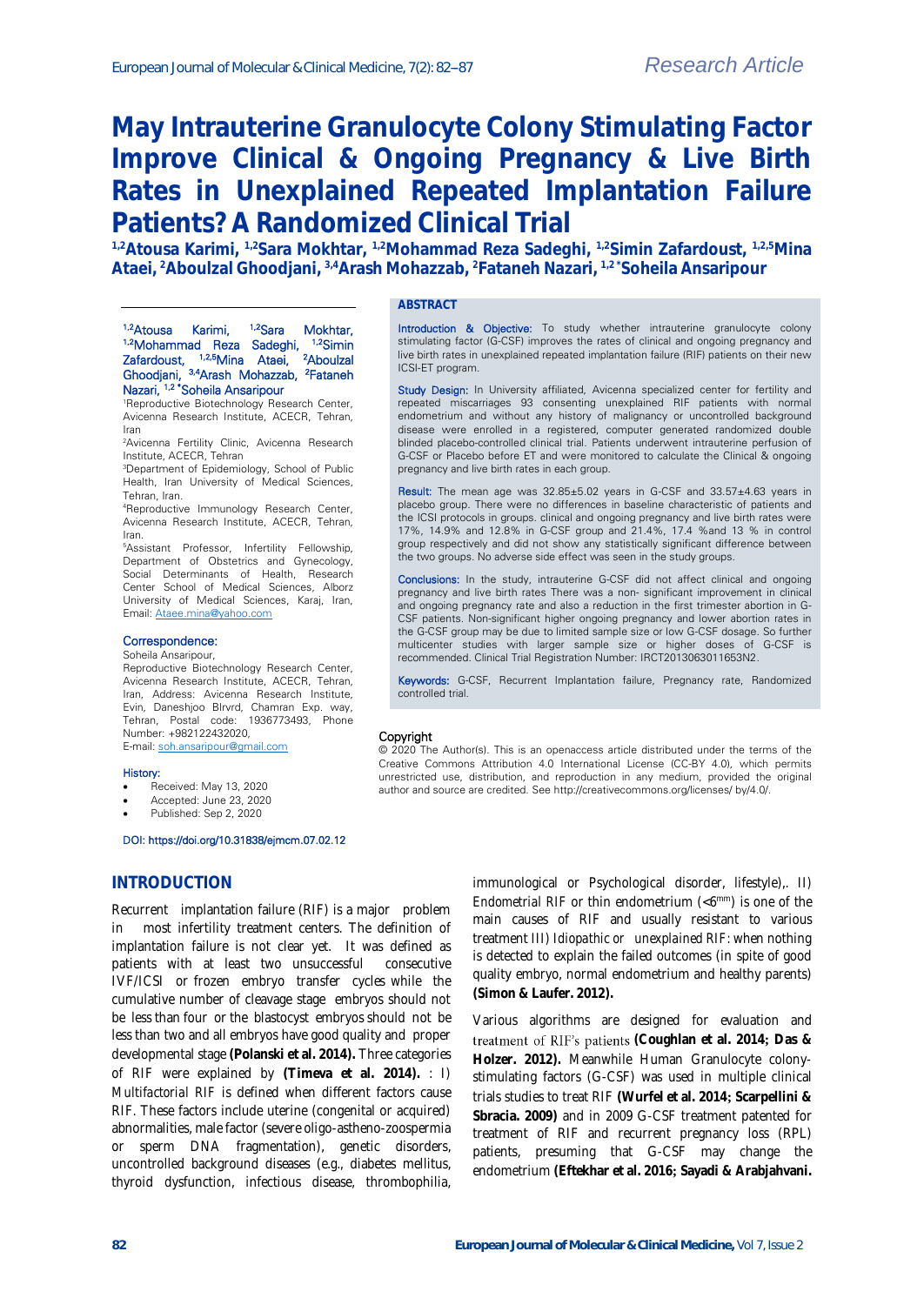### **2014).**

GSCF prescription in IVF patients is controversial whereas it has been showed beneficial in many studies especially in RIF patients **(Würfel. 2015)** but on contrary few RCTs showed no significant positive effect on outcomes of the treatment **(Zhang et al. 2018).** At the time of study design there were no powerful meta-analysis assessing the G-CSF prescription outcome to solve the controversy **(Zhang et al. 2018).** During the study period many meta-analysis have been published which mostly have emphasized on effective role of the intra-uterine G-CSF perfusion on clinical pregnancies **(Xie et al. 2017; Zhao et al. 2016)** although it might not affect the endometrial thickness **(Li et al. 2017; Kamath et al. 2017).** 

Due to good outcomes of G-CSF treatment in RPL and in endometrial or multifactorial RIF patients, we decided to investigate whether G-CSF may improve pregnancy outcomes in unexplained RIF patients. A double blinded clinical trial was designed in order to compare intrauterine G-CSF with placebo (normal saline) in unexplained RIF patients. The outcome of clinical (FHR activity in 5-7<sup>th</sup>w) & ongoing pregnancy (12<sup>th</sup> week) in the G-CSF and control groups was described.

## **MATERIAL AND METHODS**

This randomized clinical trial was approved by scientific and ethical board of Avicenna research institute (university affiliated) before initiation and was registered in Iranian Registry of Clinical Trials (IRCT) numbered 2013063011653N2. Samples were selected from patients referred to Avicenna Fertility Clinic (A tertiary center for recurrent pregnancy loss and infertility treatments) between December 2015 and September 2018. All patients with at least two pervious unsuccessful IVF/ICSI cycles, who were going to start a new ICSI in the center, were assessed for eligibility. Patients older than 38 years old, those with BMI>30, FBS>110, FSH>12, congenital (eg, bi-curnate uterus) or acquired (e.g., Asherman syndrome, sub-mucosal myoma with endometrial pressure) uterine anomaly, systemic disease such as known thrombophilia or coagulation disorder, uncontrolled diabetes, Hypertension, thyroid, renal disease, TPO>500, abnormal karyotype, third party reproduction cycle, azoospermia with negative sperm in biopsy and ongoing cancer were excluded. As fresh embryo transfer was targeted in the study, patients with any preference for embryo freezing (such as poly cystic ovarian disease (PCOD) and history of severe ovarian hyper stimulation syndrome (OHSS) were excluded this also led us to eliminate the role of PCOD which acts as a confounding co-factor in recurrent failed implantation. Since heterogeneity of patients is the main cause of inconclusive results in previous studies we strictly emphasized on inclusion and exclusion criteria in order to choose only unexplained RIF patients (with normal endometrium) in this trial. Those patients who insisted on pharmacological intervention (such as IVIG, corticosteroids...) were not included the trial in order to eliminate other confounding or interactive. Based on previous studies (7, 8, 10) with power

of 0.8, considering one sided confidence interval 95% and also effect size of 20% in pregnancy rate, the sample size of 54 patients (in each group) were calculated for the study although due to lack of patients it was extenuated to 50 in each group. 230 RIF patients were checked for the study criteria. To reach a real homogeneity, all patients were evaluated by only one definite infertility fellowship during the first visit, continued in patients follow up, ovarian puncture and embryo transfer. Whenever the physician was not available only another specified infertility physician followed the patients. 87 patients were excluded based on inclusion and exclusion criteria. 143 unexplained eligible RIF patients were offered to contribute in the trial and fill the informed consent, 43patients refused to participate in the study, mostly (36 patients) due to difficulty in transportation to Tehran. Also a few patients (n=7) did not have any interest for the trial. Finally, 100 patients consented to contribute in the trial (Figure 1).

A computer-generated randomization was performed and 100 numbered envelopes, each containing a randomization card were used in order to allocated the patients in the treatment or control groups of the trial randomly. The randomization was completely blinded for all patients& physicians. After signing the informed consent and randomization, new ICSI cycle (Antagonist or Long agonist) initiated for these unexplained RIF patients. Stimulation was performed with a combination of FSH (Gonal F: Mercksereno company, Fostimon: IBSA) and HMG (Merional IBSA) injection. Dose of stimulants was individualized by using regular ultrasound monitoring of patients' ovarian response and AMH level. cetrotide (merck-sereno) and Cinnafact (Cinagen) were used in antagonist and long agonist cycles respectively. In the treatment group 300µgr G-CSF (300 µgr/0.5 ml pDgrastim Amp pooyesh darou co. Tehran IRAN) was perfused via a sterile IUI catheter just after ovarian puncture in the operation room and in the control group 0.5 ml sterile normal saline was perfused in the uterine cavity as placebo. Three days embryo with more than 6 blastomeres considered as a good quality embryo if the embryo fragmentation ratio was lesser 10% and the blastomeres were symmetric. BHCG test was checked 14 and 16 days after embryo transfer to assess Pregnancy. Positive  $\beta$ HCG test was considered as chemical pregnancy. All pregnant patients were followed up to delivery of the neonate. Clinical pregnancy was determined when fetal heart activity was observed in the ultrasound examination on the 5-7 th gestation. Ongoing pregnancy was defined as a fetus with fetal heart activity in the ultrasound in the 12th week gestation. Statistical analysis P<0.05 was considered as statistically significant. Data was analyzed using SPSS version 13. Normal distribution of quantitative variables was assessed by the Kolmogorov-Smirnov test and in normally distributed variables student t-test was used for comparing means of groups. In cases of non-normal or ordinal variables, Mann- Whitney test was replaced. Comparison of percentages was done using Chi square and fisher exact test (in low case number e.g. clinical pregnancy percentage).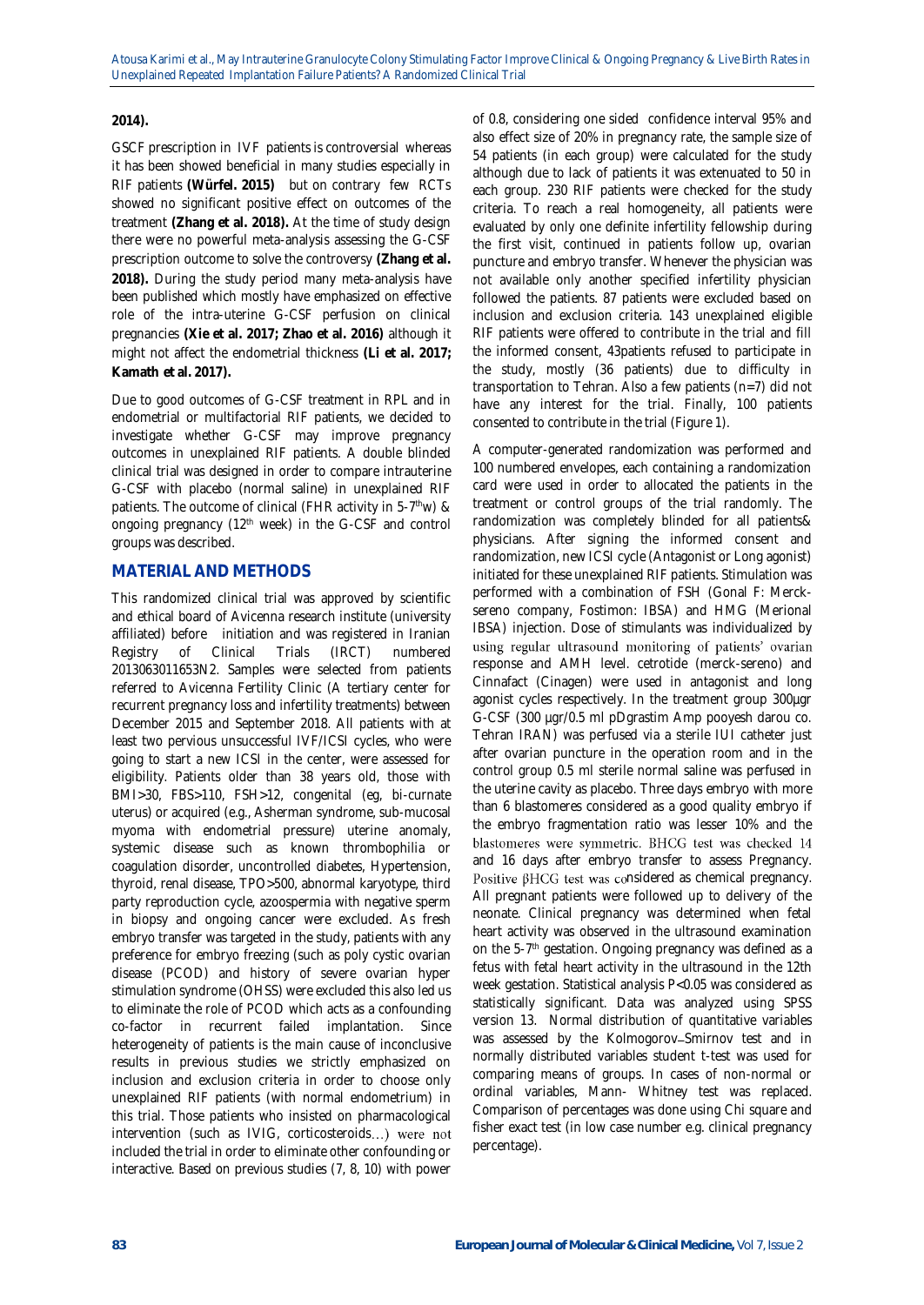Atousa Karimi et al., May Intrauterine Granulocyte Colony Stimulating Factor Improve Clinical & Ongoing Pregnancy & Live Birth Rates in Unexplained Repeated Implantation Failure Patients? A Randomized Clinical Trial

#### **OBSERVATIONS AND RESULTS**

During the trial period among the 100 allocated patients in two groups seven patients dropped out of the study: four patients in control group (two patients due to poor cooperation for scheduled visits, two due to request of using IVIG, and three patients in case group (one case due to request of using IVIG, and two patients because of poor cooperation for scheduled visits).

The demographic characteristics of both groups was compared and there was no statistical difference in age, BMI, number of previous IVF/ICSI cycles, baseline FSH or baseline AMH between the two groups (Table 1).

Moreover statistical analysis did not show any significant differences in the characteristics of ICSI cycle including mean gonadotropin dosage, mean E2 before OPU, mean number of Follicles and oocytes between the two study groups. In particular endometrial thickness in all patients of both groups, was normal  $(8.3 \pm 1.9 \text{ vs. } 7.9 \pm 1.7 \text{ p} = 0.279)$ .

 $\beta$ HCG test was positive in 18 patients:8 patients in G-CSF group (17%) and 10 patients in placebo group (21.6%), means chemical pregnancy rate was not significantly deferent in the G-CSF and control group.



**Figure 1: Diagram for Patient's enrollment**

| Table 1: Demographic characteristics of patients in Treatment and control groups |                                                  |                                      |                  |  |  |
|----------------------------------------------------------------------------------|--------------------------------------------------|--------------------------------------|------------------|--|--|
| <b>Treatment Group</b>                                                           | Control Group (n=46)                             | P-value                              | Result           |  |  |
|                                                                                  |                                                  |                                      | N.S <sup>1</sup> |  |  |
|                                                                                  |                                                  | 0.186                                | N.S              |  |  |
| $8.03 \pm 4.84$                                                                  | $7.22 \pm 4.36$                                  | 0.395                                | N.S              |  |  |
| $2.72 \pm 1.73$                                                                  | $2.72 \pm 1.00$                                  | 0.984                                | N.S              |  |  |
|                                                                                  | $(n=47)$<br>$32.85 \pm 5.02$<br>$26.14 \pm 3.16$ | $33.57 \pm 4.63$<br>$25.25 \pm 3.24$ | 0.478            |  |  |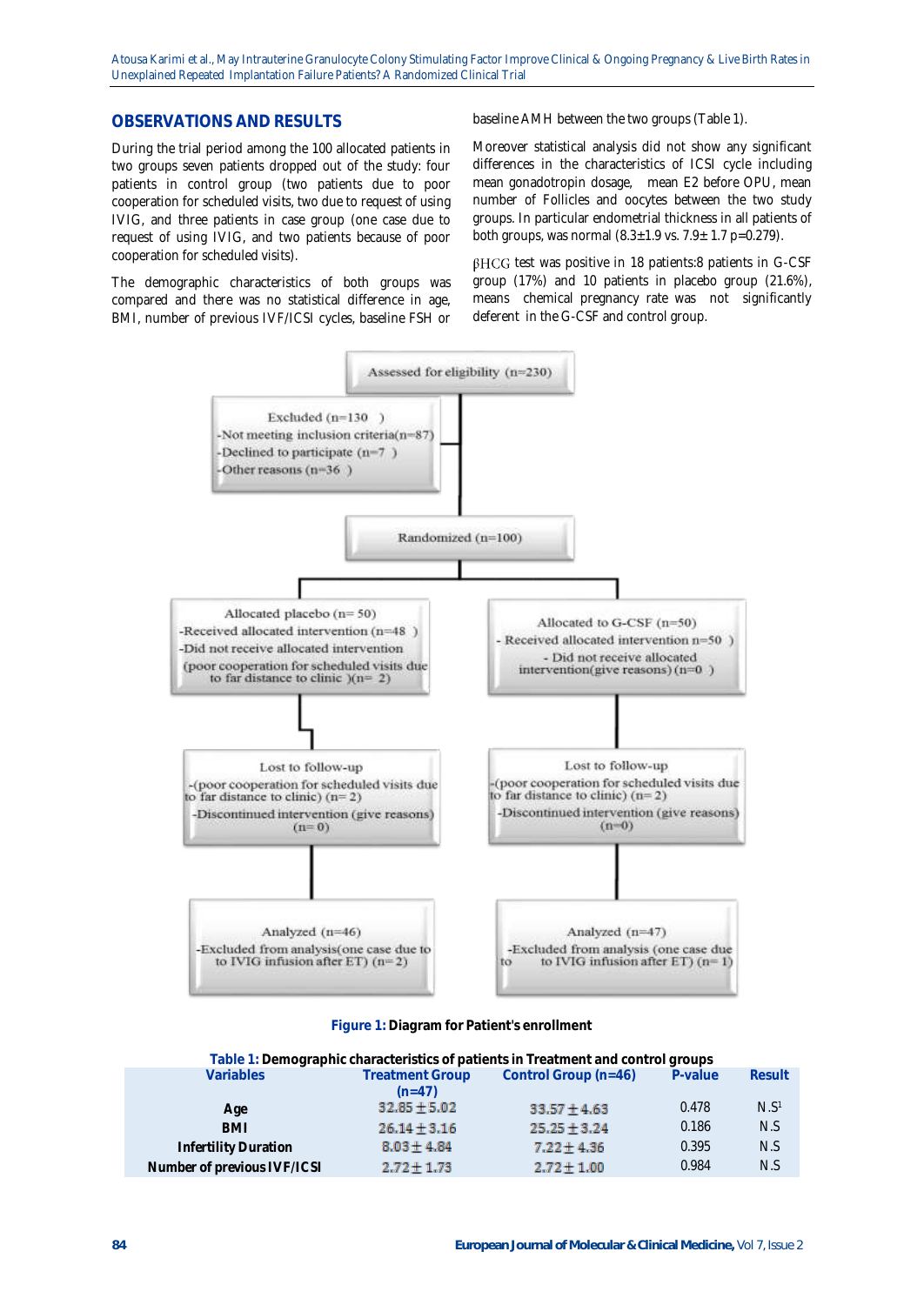Atousa Karimi et al., May Intrauterine Granulocyte Colony Stimulating Factor Improve Clinical & Ongoing Pregnancy & Live Birth Rates in Unexplained Repeated Implantation Failure Patients? A Randomized Clinical Trial

| cycles                 |                         |                         |       |     |
|------------------------|-------------------------|-------------------------|-------|-----|
| Baseline FSH           | $7.36 \pm 2.81$         | $7.63 \pm 2.56$         | 0.623 | N.S |
| Baseline AMH           | $3.67 \pm 2.50$         | $2.81 \pm 2.43$         | 0.259 | N.S |
| Sperm Count (count/ml) | $(40\pm 45)\times 10^6$ | $(43\pm42)\times10^{6}$ | 0.743 | N.S |
|                        |                         |                         |       |     |

1-N.S: Not Significant

In G-CSF group, only one chemical pregnancy occurred and all other 7 pregnant patients progressed to  $7<sup>th</sup>$  (clinical pregnancy) and 12<sup>th</sup> (ongoing pregnancy) week of gestation .Therefore clinical and also ongoing pregnancy rates were 14.9 % (7/47) and 87.5% (7/8) respectively within pregnant patients of GCSF group. In the placebo group, one chemical

pregnancy, one ectopic pregnancy and two abortions (after FHR detection, in 6.5<sup>th</sup> and 10<sup>th</sup> week) were observed. Therefore 8 clinical pregnancy (17.4%) and 6 ongoing pregnancy (13.10%) were detected. One and two twin pregnancies were seen in the G-CSF and placebo groups respectively which had no significant differences (Table 2).

| Table 2: ICSI cycle characteristics in treatment and control groups |                                 |                |                      |                |
|---------------------------------------------------------------------|---------------------------------|----------------|----------------------|----------------|
|                                                                     | Variables                       | Treatment      | <b>Control Group</b> | $P$ -value $t$ |
|                                                                     |                                 | $Group(n=47)$  | $(n=46)$             |                |
| Cycle                                                               | Antagonist                      | 53.2%          | 52.2%                | 0.989          |
| Protocol*                                                           | Long agonist                    | 46.8%          | 47.8%                |                |
|                                                                     | Mean Endometrial Thickness**    | $8.3 \pm 1.9$  | $7.9 + 1.7$          | 0.279          |
|                                                                     | Mean Number Of Oocytes          | $10.5 \pm 6.3$ | $11.2 + 6.5$         | 0.597          |
|                                                                     | Mean Number of***               | $4 + 7$        | $5 + 6$              | 0.663          |
|                                                                     | Embryos                         |                |                      |                |
|                                                                     | Good Quality Embryos*           | 57/1%          | 64/3%                | 0.184          |
|                                                                     | Mean Number Of Frozen Embryos** | $2.06 + 3.05$  | $2.35 \pm 3.77$      | 0.690          |
|                                                                     | Mean Number Of Transferred      | $3\pm1$        | $3+1$                | 0.422          |
|                                                                     | Embryos ***                     |                |                      |                |

\*Data was presented as percentage

\*\*Data was presented as (Mean  $\pm$ SD)

\*\*\* Data was presented as (Median± IQR)

 $\dagger$  Independent t test and Man-Whitney tests' P-values  $\leq 0.05$  was considered statistically significant

According to our exclusion criteria, those patients with history of previous severe ovarian hyper stimulation syndrome (OHSS) were excluded. Nevertheless, in this study 10.6% of G-CSF group and 6.5 % of placebo group showed mild OHSS and were managed by lower dose of

HCG injection (5000IU) and some other conservative management, insofar embryo transfer could be done safely. There was no case of severe OHSS in either group. No other adverse side effect was seen in this study (Table 3).

| Table 3: Pregnancy outcome in treatment and control groups |                       |                      |          |  |
|------------------------------------------------------------|-----------------------|----------------------|----------|--|
| Variables                                                  | Treatment Group(n=47) | Control Group (n=46) | P-valuet |  |
| $\beta$ HCG+                                               | 8/47 (17%)            | 10/46 (21.7%)        | 0.68     |  |
| Clinical Pregnancy rate                                    | 7/47(14.9%)           | 8/46(17.3)           | 0.78     |  |
| Live Birth Rate                                            | 6/47(12.8%)           | 6/46(13%)            | 0.96     |  |
| Clinical pregnancy Rate(per HCG+)                          | 7/8 (87.5%)           | 8/10 (80%)           | 0.69     |  |
| Ongoing pregnancy per HCG+                                 | 7/8 (87.5%)           | 6/10(60%)            | 0.60     |  |
| (12 <sup>th</sup> week)                                    |                       |                      |          |  |
| Abortion before 12 <sup>th</sup> week <sup>B</sup>         | $\Omega$              | 2/10(20%)            | 0.15     |  |
| .                                                          |                       |                      |          |  |

Data was presented as ratio (percentage)

† Chi square P-value≤ 0.05 was considered statistically significant

#### **DISCUSSION**

This study was designed to evaluate the effect of intrauterine G-CSF on improvement of pregnancy rate among patients with unexplained recurrent failure. The main outcomes of the study showed no significant statistical difference between G-CSF or control group although the clinical pregnancy rate was higher in intervention group.

Many cytokines are involved in the interaction of the

trophoblasts and endometrium or the same feto-maternal dialog **(Kauma, 2000).** Human Granulocyte colonystimulating factors (G-CSF) is a multi-potential cytokines which has specific receptors on variety of tissues in human body, especially in placenta, trophoblast, luteinized human granulosa and human endometrial cells **(Daiter et al. 1992).** Thus G-CSF suggested as an effective treatment reducing pre-eclampsia and recurrent abortion, treatment of resistant thin endometrium and RIF patients **(Zeyneloglu et al.**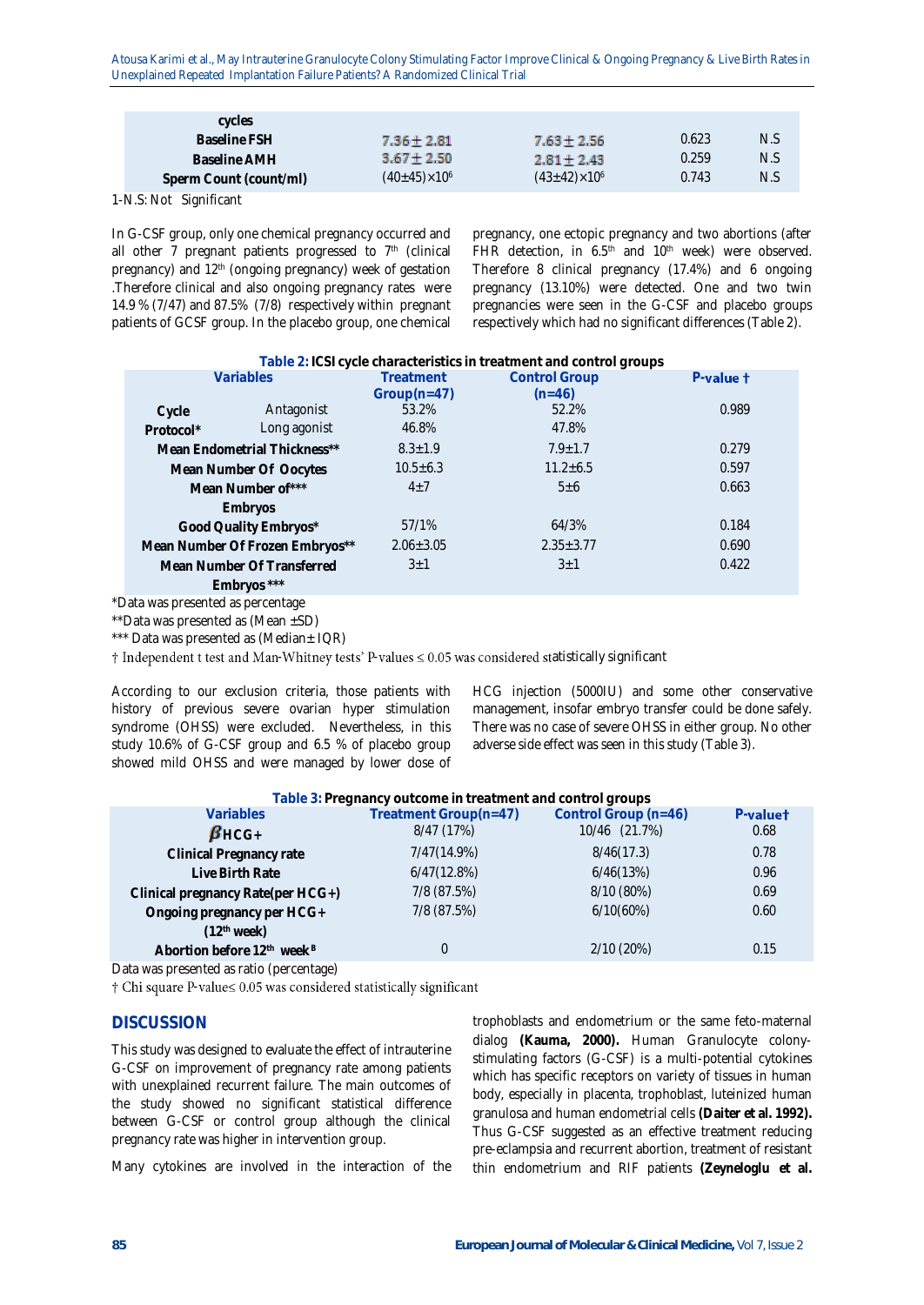**2013; Gleicher et al. 2013).** In a case control study of 138 RIF patients in IVF 69 patients received single dose of G-CSF sub-cutaneously  $(34\times10^{6} \text{ IU})$ on the day of ET and 69 patients received no treatment as control group and clinical pregnancy rate was significantly higher in the treatment group (50.7% vs 19.8 %). Also in another clinical trial, 61 RIF/long infertility patients, received 13 ×10<sup>6</sup> IU of G-CSF every 3 days after ET. The clinical pregnancy rate was 73.8% and 42% in blastocyst and 2th days ET respectively; these rates were significantly higher than routine ART outcomes. Meanwhile in this trail, clinical abortion rate was not decreased (38.7% and 37.5%) in blastocyst and 2th days ET respectively **(Santjohanser et al. 2013).**

In two other studies frequent subcutaneous injection of G-CSF, in RPL patients resulted in significantly lower miscarriage rate **(Zafardoust et al. 2017)** however there are many studies reject these finding **(Gleicher et al. 2011)**. In another clinical trial, intrauterine G-CSF infusion did not improve endometrial thickness, implantation rates, or clinical pregnancy rates in a heterogeneous sample of IVF patients **(Kunicki et al. 2017).**

On the other hand, intrauterine infusion of G-CSF in patients with resistant thin endometrium or recurrent pregnancy failure resulted in higher pregnancy outcomes in a few clinical trials but similarly it has been shown ineffective in some other studies **(Li et al. 2014).**

None of the human clinical trials of G-CSF on pregnant women reported any teratogenicity or congenital anomaly, nevertheless G-CSF is considered in category "C" of FDA. Since the half-life of G-CSF is only 3.5 hours, In order to be more careful about safety of G-CSF, we used only local (intrauterine) single dose of G-CSF just after ovarian pick up (almost 2 or 3 days before ET) . Moreover intrauterine infusion of G-CSF in the operating room just after OPU (while the patient was still sedated) was more convenient for patients and using single dose infusion was less expensive, although the dosage, number and route of injection are controversial like other issues about G-CSF **(Zhang et al. 2018)***.* 

This study was extremely strict in patient selection and implementation to reduce the heterogeneity of the samples (which might be problematic and cofounding) and helped us to be more conclusive. Firstly, choosing unexplained RIF patients with normal (not thin) endometrium deletes the role of other clinical factors lead to RIF, especially thin endometrium **(Xu et al. 2015).** Secondly, young patients with normal AMH and good ovarian reserve eliminate the age effect which was a major obstacle in RIF's patients sampling **(Barad et al. 2014).** Additionally follow up of patients up to delivery and determination of live birth rate makes this study more accurate than other ones. The patients of this study were selected, managed and consulted exclusively with a single infertility fellowship which made the protocols and sampling more homogeneous. The main limitation of the study was sampling while unexplained RIF patients with normal endometrium are not frequent enough. On the other hand due to disappointing nature of

the disease, the patients who accept participation in a trial with placebo injection are rare too.

# **CONCLUSIONS**

In accurately evaluated unexplained RIF's patients, intrauterine G-CSF infusion could not significantly improve clinical &ongoing pregnancy and live birth rates, although a non-significant improvement was achieved in the clinical and ongoing pregnancy raets. In other words, intrauterine G-CSF might potentially decreases first trimester pregnancy loss in unexplained RIF patients. Non- significant outcomes in clinical and ongoing pregnancies and first trimester abortion rates may be due to small sample size or low dose of G-CSF in the study ; thus further multicenter clinical trials with larger sample size and probably higher doses of G-CSF is suggested to determine clinical and ongoing pregnancy improvement in unexplained RIF patients.

## **ACKNOWLEDGMENTS**

We appreciate all of our colleagues in Avicenna Research Institute due to their active contribution in this study especially Mrs. Somaye Pahlavan and Prof. Dr. Kourosh Kamali. Also we really appreciate all cooperative patients, participating in this clinical trial

# **CONFLICT OF INTEREST**

There was nothing detected as conflict of interest by authors.

# **BIBLIOGRAPHY**

- 1. Polanski, L, Baumgarten, M, Quenby, S., Brosens, J, Campbell B, Raine-Fenning, N, 2014. What exactly do we mean by 'recurrent implantation failure'? A systematic review and opinion. Reprod Biomed Online; 28(4): 409-23.
- 2. Timeva, T, Shterev, A, Kyurkchiev, S, 2014. Recurrent implantation failure: the role of the endometrium. J Reprod Infertil; 15(4): 173-83.
- 3. Simon, A, Laufer, N, 2012, Repeated implantation failure: clinical approach. Fertil Steril; 97(5): 1039-43.
- 4. Coughlan, C, Ledger, W, Wang, Q, Liu, F, Demirol, A, Gurgan, T, 2014. Recurrent implantation failure: definition and management. Reprod Biomed Online; 28(1): 14-38.
- 5. Das, M, Holzer, HE, 2012. Recurrent implantation failure: gamete and embryo factors. Fertil Steril; 97(5): 1021-1027.
- 6. Barad, DH, Yu, Y, Kushnir, VA, Shohat-Tal, A, Lazzaroni, E, Lee, HJ, 2014. A randomized clinical trial of endometrial perfusion with granulocyte colonystimulating factor in in vitro fertilization cycles: impact on endometrial thickness and clinical pregnancy rates. Fertil Steril; 101(3): 710-715.
- 7. Wurfel, W, Santjohanser, C, Hirv, K, Buhl, M, Meri, O, Laubert, I, 2010. High pregnancy rates with administration of granulocyte colony-stimulating factor in ART-patients with repetitive implantation failure and lacking killer-cell immunglobulin-like receptors, Hum Reprod, 25(2): 2151-2162.